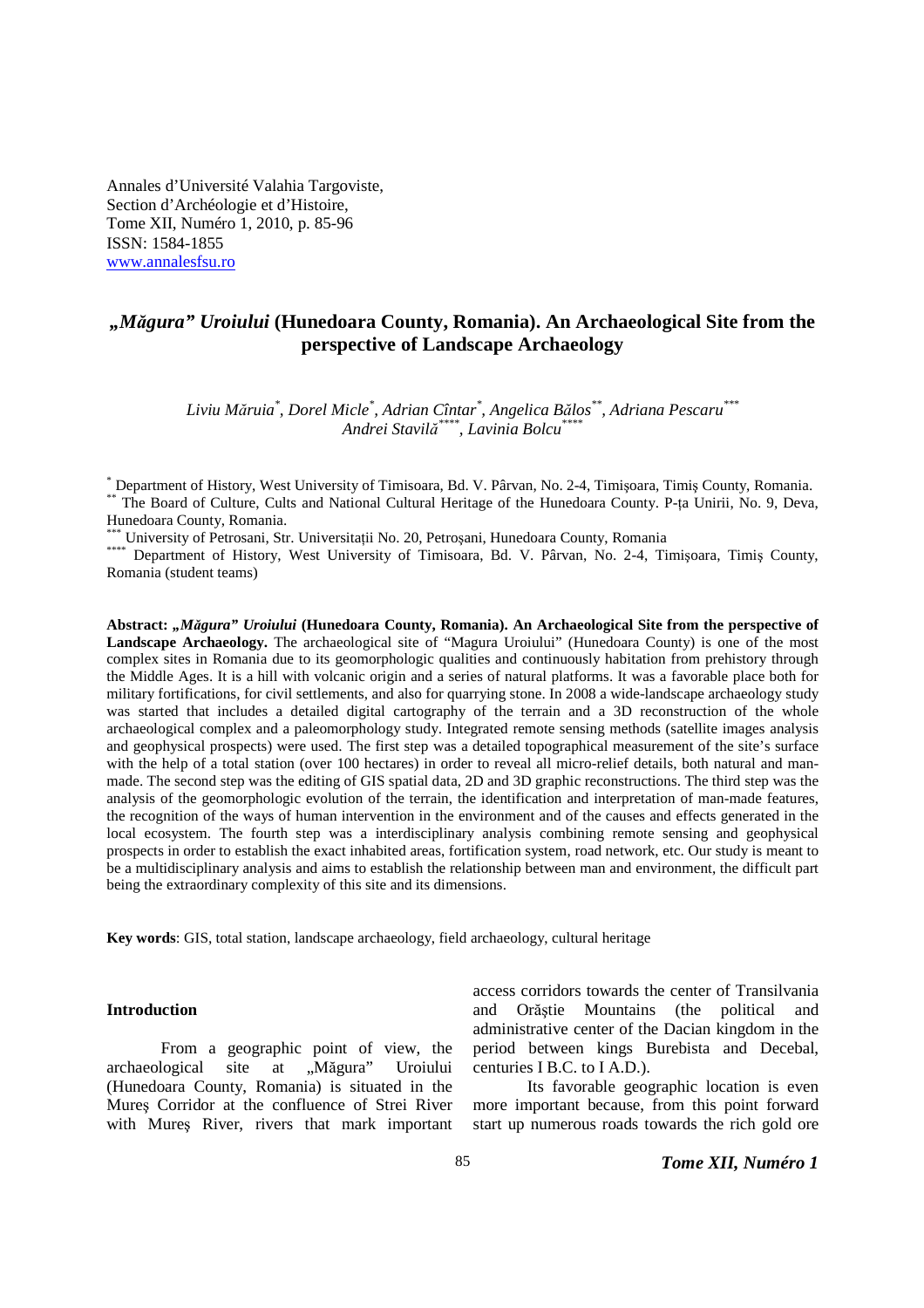area of Apuseni Mountains over the slow slopes of Metaliferi Mountains. The eruptive morphology of the hill on which the site is located, represented by a volcanic massive which dominates the Mures Corridor and the Inferior Strei Valley with over 215 meters relative altitude and the fact that the South, East and West versants are almost vertical, make from Măgura Uroiului an observation point with an exceptional strategic position (fig. 1).

Next to the strategic importance of its location, Măgura Uroiului also had an important economic role, given its eruptive geologic constitution, made up of stone represented by andesites, microlites of feldspar, augite and magnetite, part of these resources have been extracted during the historic ages through quarries and surface extractions.

The archaeological potential of the area became known through surveys and surface research which revealed numerous discoveries from prehistory until modern ages (fig. 2).

### **History**

The oldest mention regarding prehistoric artifacts at "Măgura" Uroiului belongs to G. Téglás (1884, p. 59) at the end of the  $XIX<sup>th</sup>$  century. I. Martian (1921, p. 21), in a study published in  $1921$ , mentions the existence of a fortification on "Măgura" Uroiului and he attributes it to Dacians.

The *Repertorium* published by M. Roska (1942, p. 127-130) mentions pottery fragments belonging to Wietenberg Culture and the discovery of two Transylvanian bronze Celtic pots on the Uroiu Hill. In the monograph of Hunedoara region, O. Floca (1957, p. 111-112) describes the area of "Măgura" Uroiului as being inhabited since prehistory. Also, he discusses the existence of a Roman fortification and of a medieval fortress. In the 70's, some hazardous findings bring up evidences of Roman and Byzantine (I. Andriţoiu, 1979, p. 28) ages.

During an air surveying program in the late 90's that was meant for Middle Mures Valley, Professor W.S. Hanson from Glasgow University and I.A. Oltean took a series of air photos and some of them comprised "Măgura" Uroiului. Analyzing those images, the authors suggested that the site belonged to the first Iron Age (W. S. Hanson, I. A. Oltean, 2000, p. 43-49) and the Latène fortress of

*Petris* (I. A. Oltean, 2007, p. 29, 39, 151-154, 195 and 221) from *Tabula Peutingeriana*.

In 2001 a new step is made in knowing this site due to a rescue excavation on one of its terraces in the East side of the site. The research revealed that it was inhabited at the beginning of the Iron Age and during the Dacian period. In 2003 systematic research of a larger surface was initiated in order to clarify more elements of habitat and fortification system (A. Ardeu, A. Bălos, 2002, p. 67-81). Thus, more terraces and the fortification situated on the superior plateau were researched (A. Bălos et al., 2004, p. 250-251, A. Pescaru et al., 2005, p. 287-288, A. Pescaru et al., 2006, p. 281- 282, A. Pescaru et al., 2007, p. 286-287, A. Pescaru et al*.*, 2009, p. 181-182, S. A. Luca, 2005, p. 162). The following year's excavation revealed that the site was inhabited during even for a longer period and for different historic ages on the terraces at the base of the hill; they were concentrated on different terraces and dating between Eneolithic and Roman time. The superior plateau fortification was built, most probably, in the first Iron Age, its last phase dating in late Latène.

#### **Methodology**

In 2008 a team from the West University of Timisoara took topographical surveys of the whole site and identified new anthropogenic elements (fortification systems, staple extraction areas, antique roads and new archaeological sites dating from more historic ages).

Non-invasive archaeological field research done during the summer and winter of 2008 were meant to identify and emphasize archaeological complexes that were visible at the soil's surface with the purpose of creation of an assembly map of the numerous anthropogenic interventions on the site in order to establish the methodology of approach in the future throughout systematic research.

The research methodology implied more steps during 3 weeks while the site was carefully investigated step-by-step, almost exhaustively. The first step dealt with the detailed topographical surveys of the entire objective at "Măgura" Uroiului, with a total station Leica TC 407 and its accessories (tripod, poles and prisms). The first operation regarded the identification of the site and its limits and this was made through a surface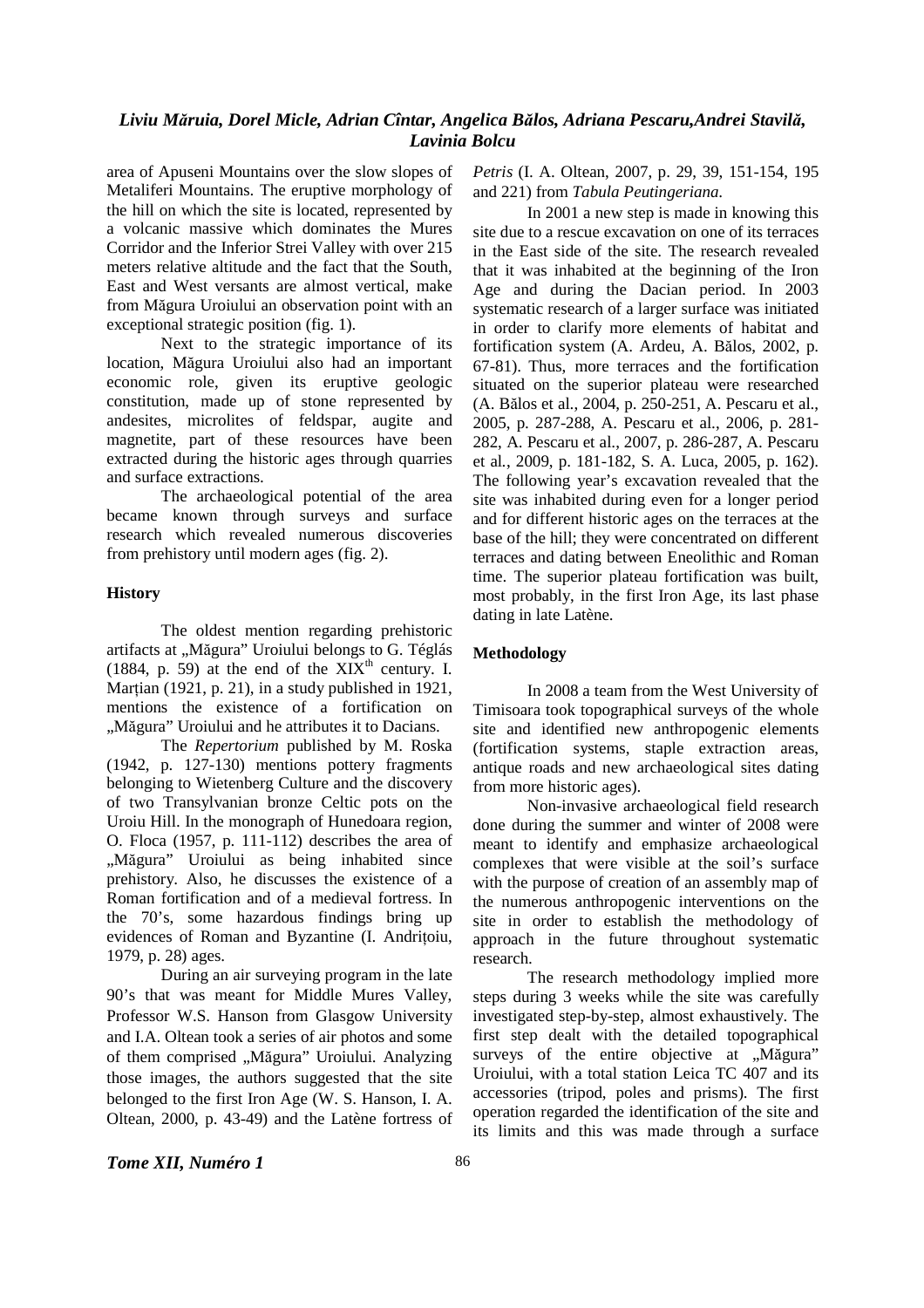survey. After establishing the limits of the site the total station was installed, using geographical coordinates (lat/long) which were later converted to the Stereo 70 coordinate system (Romanian standard).

From the beginning, being such a large and complex site, the team had to adapt its archaeological topography methodology to the site's realities; it has a surface of 305 hectares and an altitude difference between its extremes of 215 meters. The whole site topographical surveys gathered more than 7500 points and required 52 different base point changes of the total station; all due to the present time site morphology (steep areas, numerous natural terraces, rocks, ravens etc.) and to elements that blocked visibility (thick vegetation, constructions, great altitude differences). The team was made up of four members (one total station operator and three prism handlers). The prism handlers had to be familiarized with differencing anthropogenic elements within the landscape (earth waves, anthropogenic terraces, antique roads, staple extraction areas, site spreading based on soil pigmentation and ceramic fragments dispersion etc.). Also, in the context of the following 3D reconstruction of the site, they had to be aware of the way the characteristic points had to be read in order to mark the specific elements of the natural morphology (terraces, terrace noses, ravines, swampy valleys, abrupt, plateaus, versants etc.). An extremely important element within the field investigation process was the moment and period of work. Thus, there were two distinct periods: summer time – when the superior plateau was analyzed and surveyed and winter time – when the other more complex and numerous sectors of the site were analyzed and surveyed. The difference between the two work moments is substantial because of the numerous thick bushes that cover a large part of the site mostly in the summer and it blocks the visibility and access both for identification of archaeological complexes and for surveys with the total station. This is why winter is the best season for such activity and so, we continued our investigation during December 2008.

### **Results and Discutions**

In the context of the total station topographical surveys, the team also developed a detailed study on landscape archaeology (D. F. Dincauze, 2000, p. 193-201 and 213-226, F. Cambi*,* N. Terrenato, 2006, p. 87-167, L. Drăguţ, 2000, p. 14-15, M. Johnson, 2007, p. 134-161, A. Bejan, D. Micle, 2006, p. 105-116) in order to integrate in the surrounding environment the known and newly discovered archaeological complexes (fig. 3).

Thus, the team delimited the *acropolis* situated on the superior plateau of "Măgura" Uroiului, which was related to the special strategic elements offered by its location: exceptional visibility over Mures Corridor in the sector between Deva and Orăştie; visibility over Strei Corridor from its confluence with Mures River – which occurs exactly on the South side of "Măgura" Uroiului – to Depresiunea Haţegului at Subcetate; visibility over the inferior and middle valley of Grădişte River (also called Apa Oraşului at its inferior course) which is the main access towards the Dacian kings' capital – Sarmizegetusa; a very good visibility over summit roads that climb towards Platforma Luncanilor – the easiest route for construction materials (molded blocks of limestone for fortifications or andesite plinths for sanctuaries) to Dacian fortifications and settlements in the Orăştiei Mountains; visibility and control over summit roads that head North towards the gold extraction area Bucium – Zlatna – Săcărâmb – Almaşu Mare.

The team also identified carved in stone the shape of the wood poles that probably supported the surveillance tower, on the South side of the *acropolis* above abrupt faces that dominate the confluence of Strei River with Mures River (fig. 4).

Important elements discovered during these research sessions revealed the complete path of the fortification with ditch and earth wave that blocked access from the North side to the site's *acropolis*. The path of the fortification and the relation between it and natural morphology elements were cleverly speculated by their builders, and we could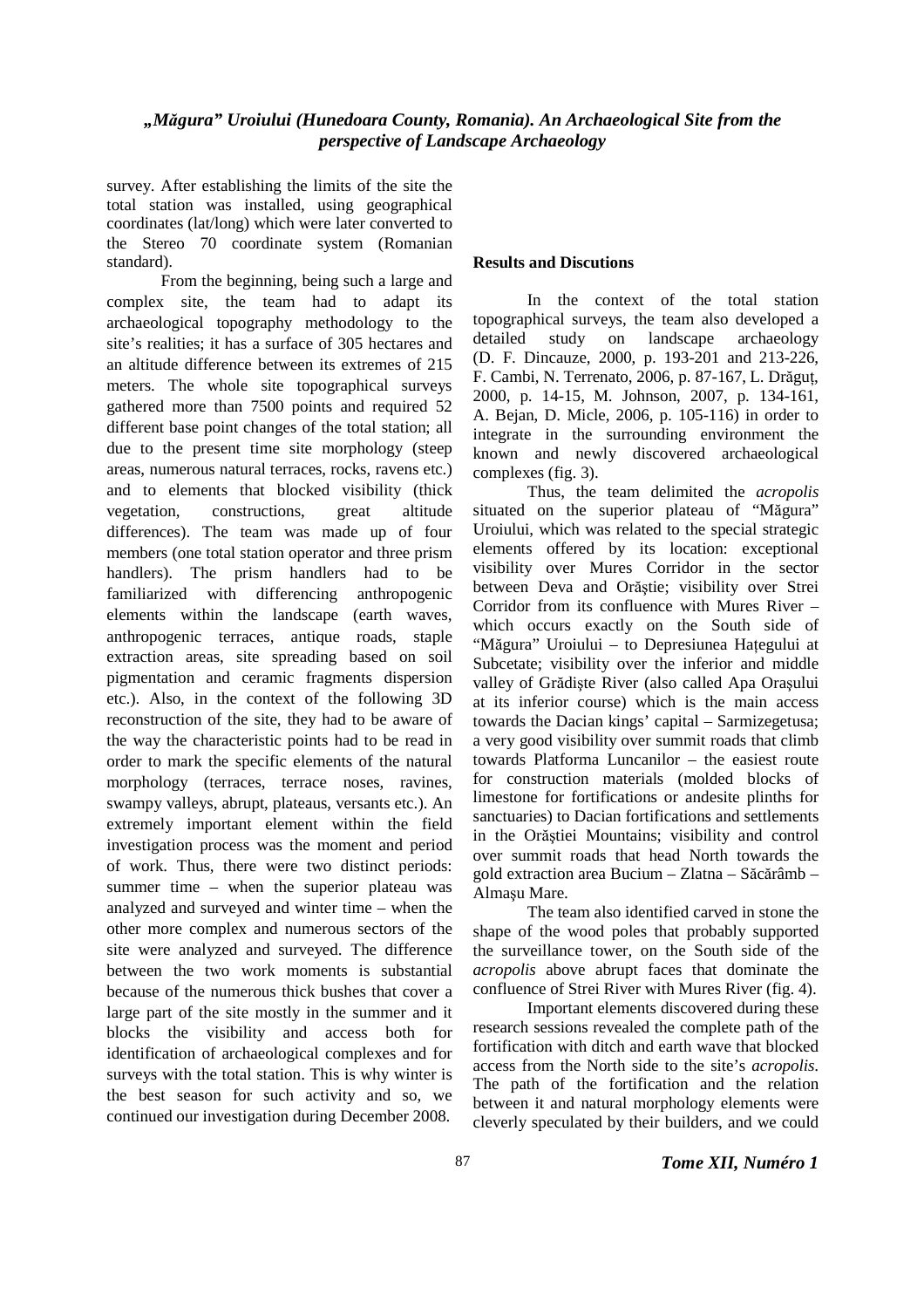precisely identify them on site. Also, it turned out, at least in the West extremity that the fortification ends with a stone surveillance tower at the limit of the abrupt (fig. 5).

An increased attention was given to the study of antique roads of access to the *acropolis*; they were identified and marked on the North part of the site. The manner of construction and the exact path can be clearly seen. An interesting element was observed: the fortification at the contact with the access road presents an *en chicane* gate.

The careful analysis of the natural shapes connecting "Măgura" Uroiului to Munţii Metaliferi on the North side of the site revealed an important earth wave that blocked it, so the fortification can be classified as barred promontory.

The study of the areas surrounding "Măgura" Uroiului on all four sides, revealed an important number of diverse archaeological objectives dating from more historic ages, many of them unknown until our investigation. What the team managed to precisely mark these sites with the total station, to establish their relation with natural morphologic elements and to integrate them systemically into the context of the complex site at "Măgurii" Uroiului. One of the elements emphasized during our research is the identification of a possible route of the Roman road that crosses Mures River Valley and goes around "Măgura" Uroiului through its North side.

Determining the economic importance as a source of staple of this volcanic neck called "Măgura" Uroiului, also represented one of the main objectives of our 2008 non - invasive systematic field research. The sectors where the volcanic rock shows to surface were carefully studied to observe traces of anthropogenic interventions of stone extraction and there were 6 quarries found on the cliff. We tried to establish the extraction technique based on elements still visible. Along the quarries, we surveyed a few dozens of exploitation terraces with roads for access and lithic material transportation and numerous areas where the residual material from andesite extraction was deposited. After transposing the field reality into the detailed topographical plan and using the careful observations on site, the important relevance of the site as extraction centre of andesite was revealed at "Măgura" Uroiului.

From the landscape archaeology point of view, the most complex areas of the site proved to be the South-West and South-East sides, mostly limited by the right shore of Mures River. This sector contains tens of natural terraces, some with significant surfaces of a few hectares, limited by abrupt, exposed hillsides or prominent intermediate peaks. Field systematic research revealed at least four distinct elements of anthropogenic intervention in this sector: elements of habitat; elements of craft (extraction, primary processing and transportation of the stone from the quarries to the superior plateau over the abrupt); military elements (through fortifications represented by earth waves – maybe with stone filling) and sacred or funeral elements.

In the context of marks left on the surface of the terrain, the elements of habitat are proven by the grouping of ceramic artifacts in certain sectors, by soil pigmentation where the anthropogenic intervention appears as intense, by the existence of obvious anthropogenic terraces, distinct of the natural ones, with such morphology and disposition that they were used only as habitat, not with military purposes. These elements were found in different sectors of the site after the survey, thus the contour of the major inhabitation area of "Măgura" Uroiului was drawn and it is completed by the systematic archaeological research that are carried on since 2003. Gathering and processing of data offered by the field and archaeological research gives us, today, the general image of disposition and structure of the habitat elements dating between Prehistory and the Dark Ages (fig. 6).

The architectonic structures with military valances are numerous on the South and South-West side of the site. The most important one is represented by a medieval fortification in good condition, but progressively degraded by superposing modern constructions in the North-East extremity of Uroi village. Also, the detailed studies of archaeological topography tried to determine the architectonic path and logic of the earth waves with stone filling that cross a part of the terraces on the South side of the site. Important sectors of these earth waves were detailed; they blocked access towards some of the natural terraces which were habitat favorable and also towards the fortification. Anthropogenic terraces of leveling were detailed in the same context of fortified components; they were spread on prominent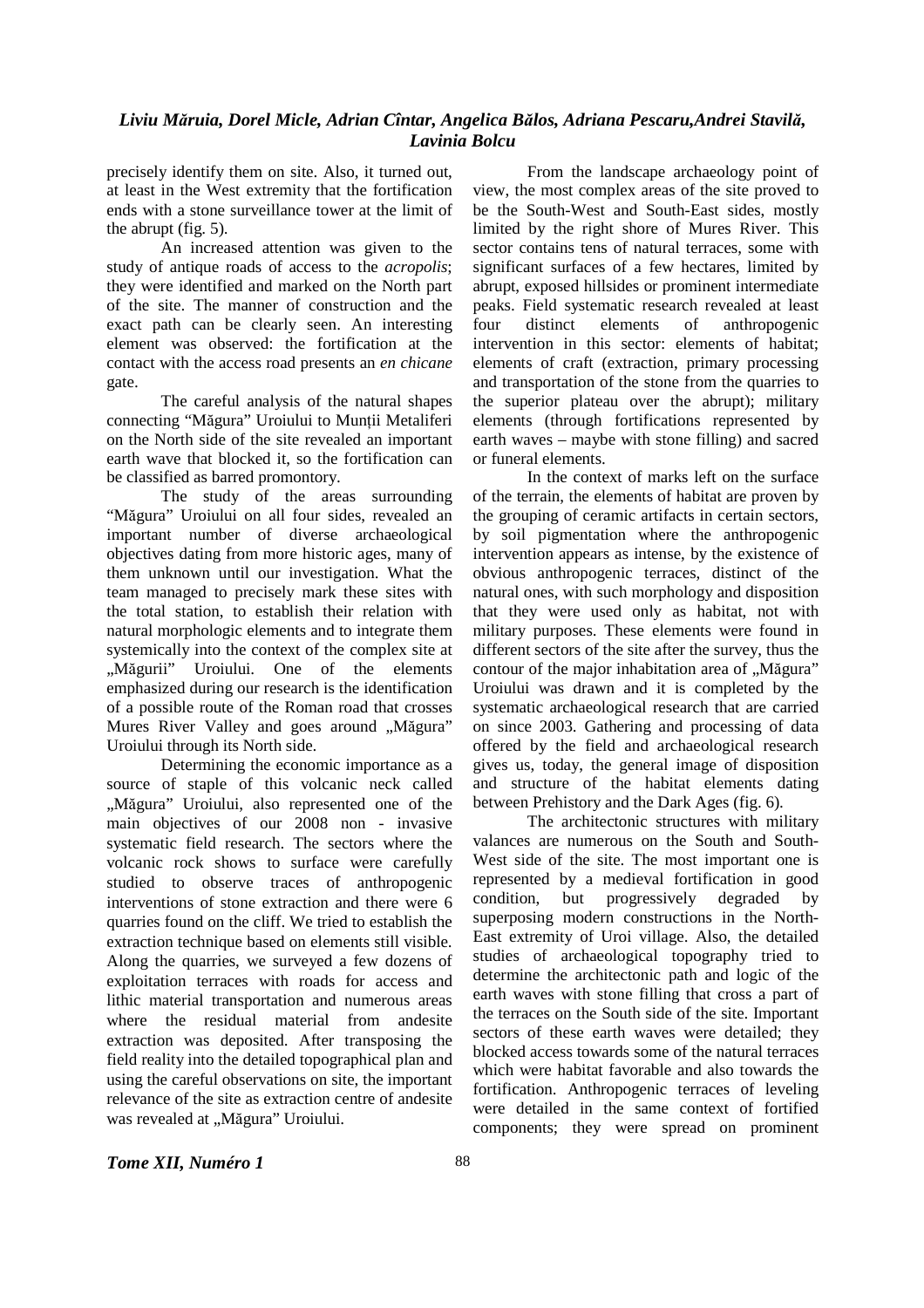## *"Măgura" Uroiului (Hunedoara County, Romania). An Archaeological Site from the perspective of Landscape Archaeology*

promontories or on intermediate peaks, with an obvious strategic role. The beginning of systematic archaeological investigations over these areas will clear their exact functionality and age.

Regarding the sacred or funeral structures, these are based exclusively on logic deductions, which are connected to the unique, natural morphology of the volcanic caldera on the central-South side of the site – unfortunately, the caldera is totally filled in its inferior part with millions of tones of domestic waste because this is the "ecologic" dump of localities on Valea Muresului. To sustain the hypothesis of a possible sacred area in the volcanic caldera, the main argument is given by its lower area, improper for habitation or fortifications, and by the initial ambient landscape dominated by the impressive rocky cliff on the North part of the caldera. Also, systematic field research determined the existence of important anthropogenic terraces located on two of the prominent secondary peaks that dominate the caldera, the slope connecting them is fortified by an earth wave with stone filling which is sectioned by the modern road leading to the dump. The hypothesis will probably never be verified due to the huge amount of domestic waste that covers this part of the site (fig. 7, 8 and 9).

Along these anthropogenic complexes succinctly mentioned in this presentation, there were discovered other numerous traces of human intervention dating in different historic ages, all of them being transposed to the topographical plan of the site.

In order to complete the data acquired on site throughout non-invasive systematic research, the team used satellite images offered by Google<br>Earth. These were processed along the Earth. These were processed along the othophotoplans of the site which were georeferenced and allowed detailed data integration of the topographical survey in the general context of geographic landscape at the confluence of Strei River with Mures River (fig. 10 and 11).

The laboratory processing work is an extremely important step in the economy of the study of landscape archaeology. Data resulted from surveys were converted from the native format of the total station acquisition software into a GIS software accessible format. Each survey represented a separate job. Files with .gsi extension (native format) were exported by the total station communication software - *Leica Geo Office Tools* in a M.S. Excel .csv format and were primarily edited for ArcMap (ArcGIS 9.1). The editing of the file consists in inserting a header row before the data strings with the name of the column: id, x, y, z. The file is ready to be imported for further editing in ArcMap, using Add Data. At this point, a data check was made in order to discover any sort of mismatches with the terrain reality, before the 2D and 3D editing. The check tracked aspects such as: points' coordinates, altitude, topographical map concordance etc. (fig. 12 and 13).

### **Conclusions**

The results of the archaeological field study represents the creation of topographic detailed plans and maps that reveal all morphological, natural and anthropogenic elements which were identified on site. The maps offer a general image of elements in such a complex site, they allow the establishments of relations between archaeological structures and they offer an important starting point in managing systematic research in the future.

As a whole, the systemic approach through the lens of landscape archaeology of the "Măgura" Uroiului site offers a first general image of a true ecosystem which, following further research, will take its place between the important archaeological sites of Romania.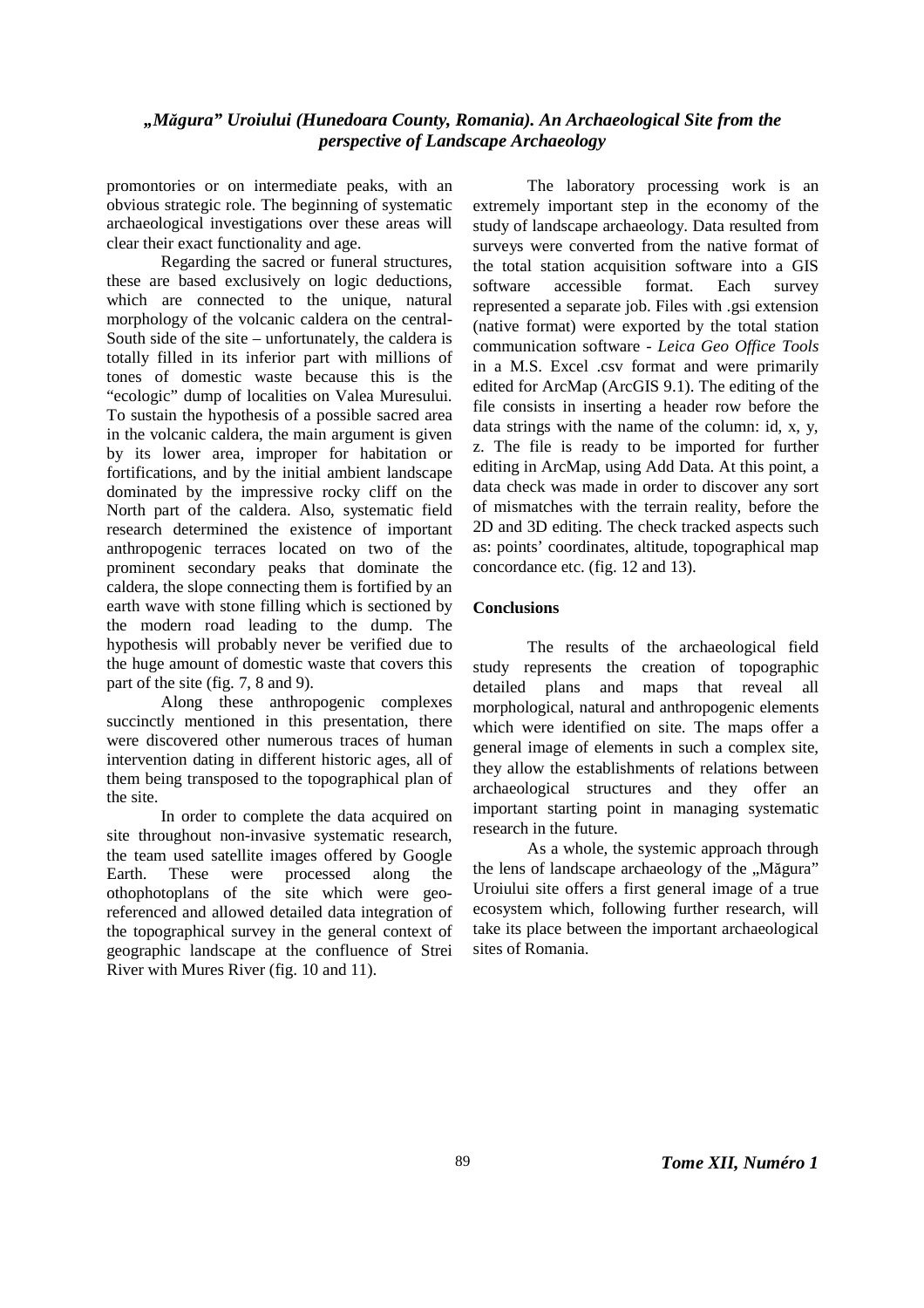

Fig. 1 - Hundeoara County, Romania



Fig. 2 - Măgura" Uroiului Hill during the topographic surveys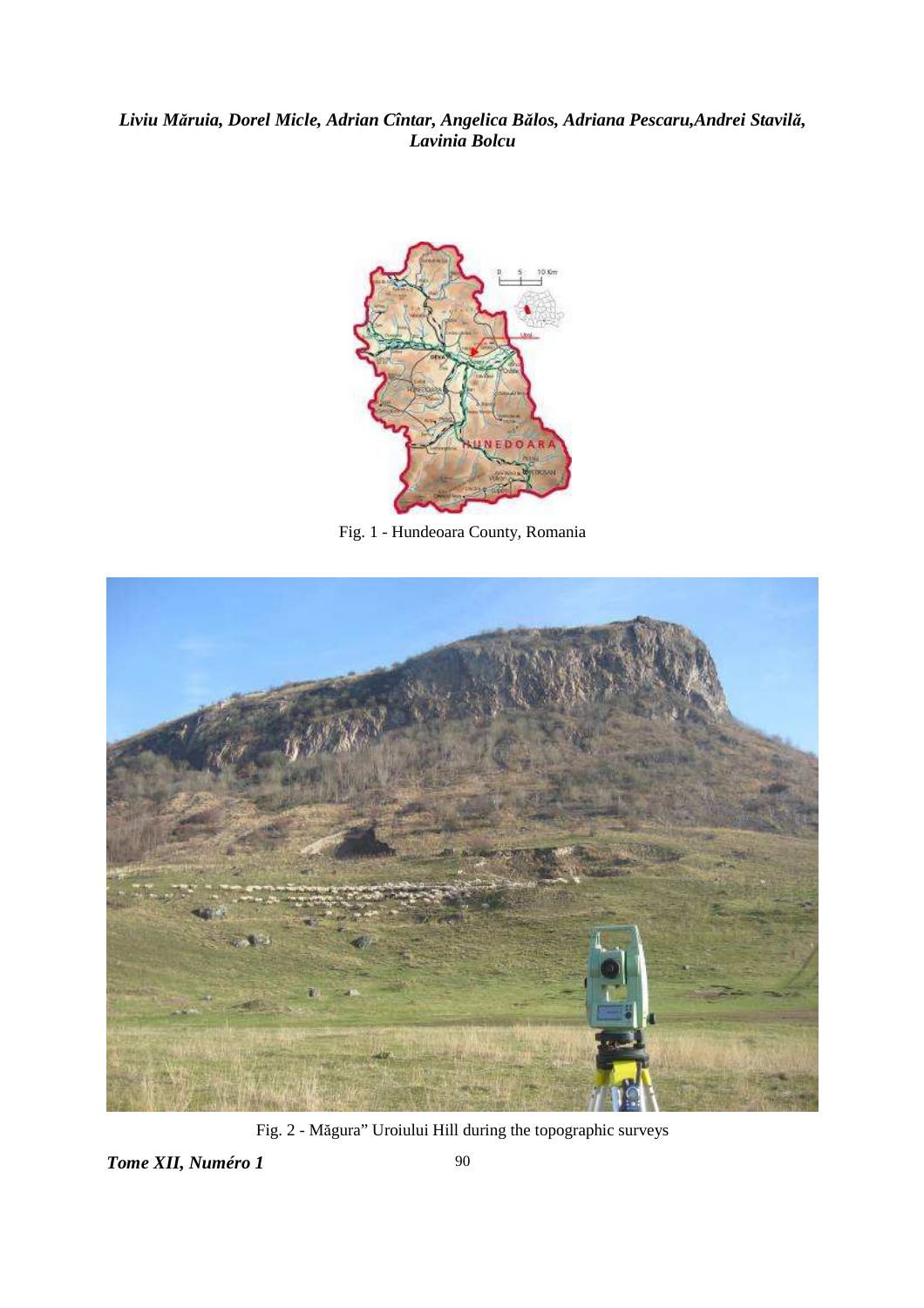



Fig. 3 - "Măgura" Uroiului topographic survey plan



Fig. 4 - Digital terrain model, 3D reconstruction of the SE profile: a and b – anthropogenic terraces; c – andesite extraction terrace; d - *acropolis*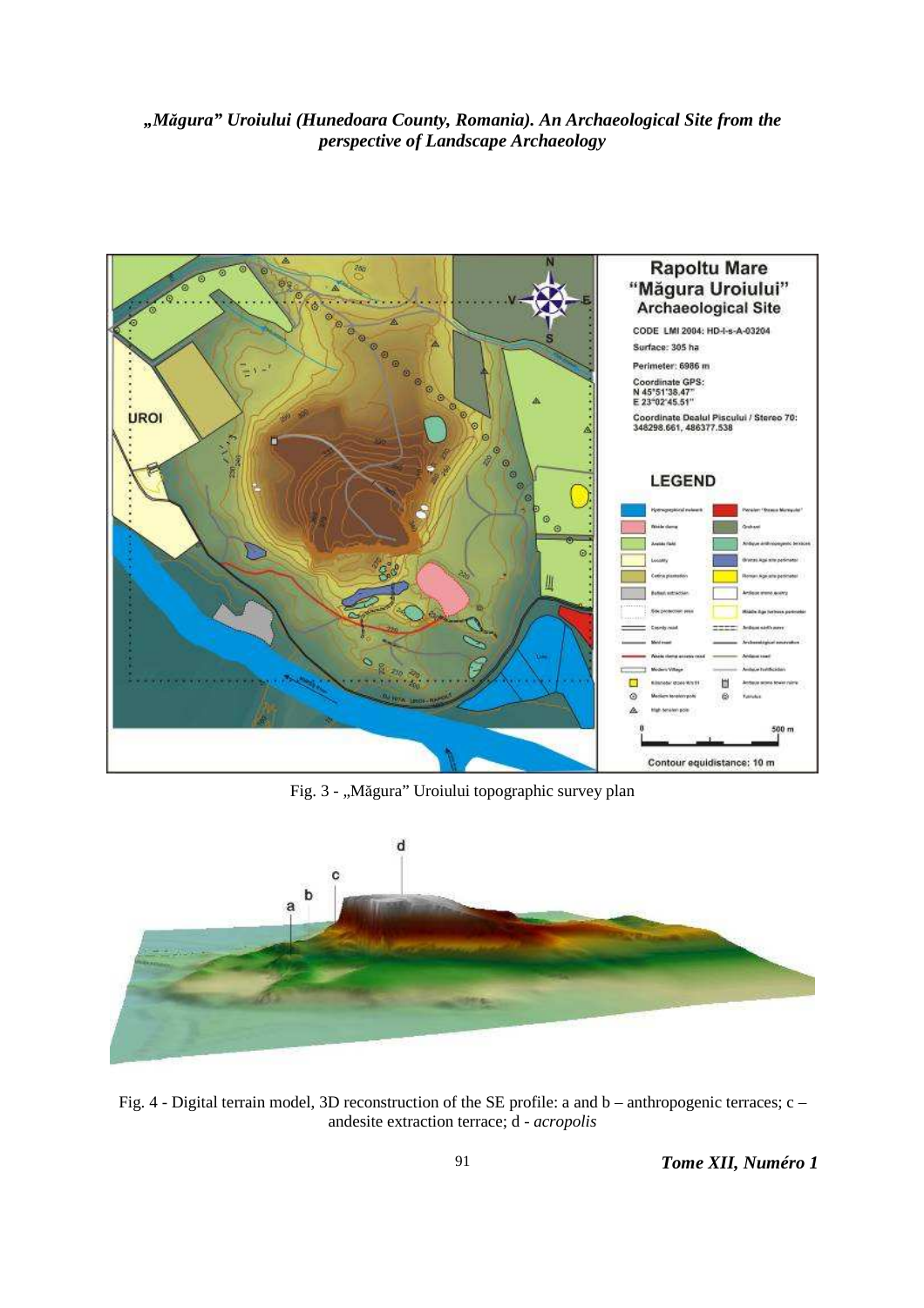

Fig. 5 - The digital terrain model of "Măgura" Uroiului, it reveals the earth wave of the fortification on the *acropolis* (a), and the antique access road (b)



Fig. 6 - Digital terrain model, "Măgura" Uroiului site with altitude values and profile sketch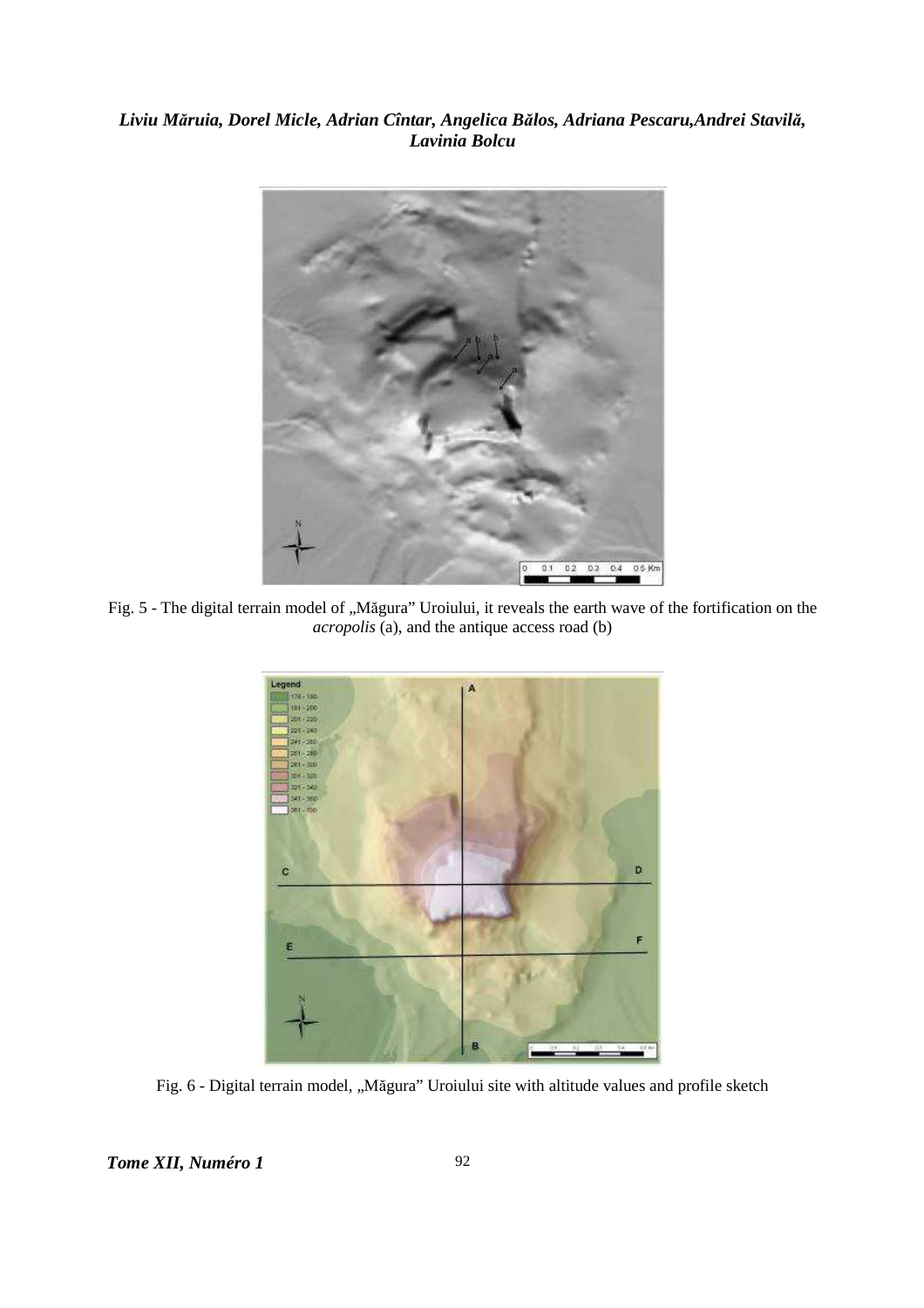# *"Măgura" Uroiului (Hunedoara County, Romania). An Archaeological Site from the perspective of Landscape Archaeology*



Fig. 7 - Longitudinal profile (A-B) on the N-S axis of Uroi Hill, which reveals: 1 – andesite exploitation antique terrace, 2 and 3 – anthropogenic inhabitance terraces



Fig. 8 - Longitudinal profile (C-D) on the W-E axis of Uroi Hill, which reveals: 4 – natural terrace



Fig. 9 -. Longitudinal profile (E-F) on the W-E axis of Uroi Hill, which reveals: 5- natural terrace, 6 – anthropogenic natural terrace, 7 – geomorphologic caldera (ecologic waste dump today)



Fig. 10 - Satellite image of Uroi Hill, source: *Google Earth* (CNES/Spot Image, 20 July 2003)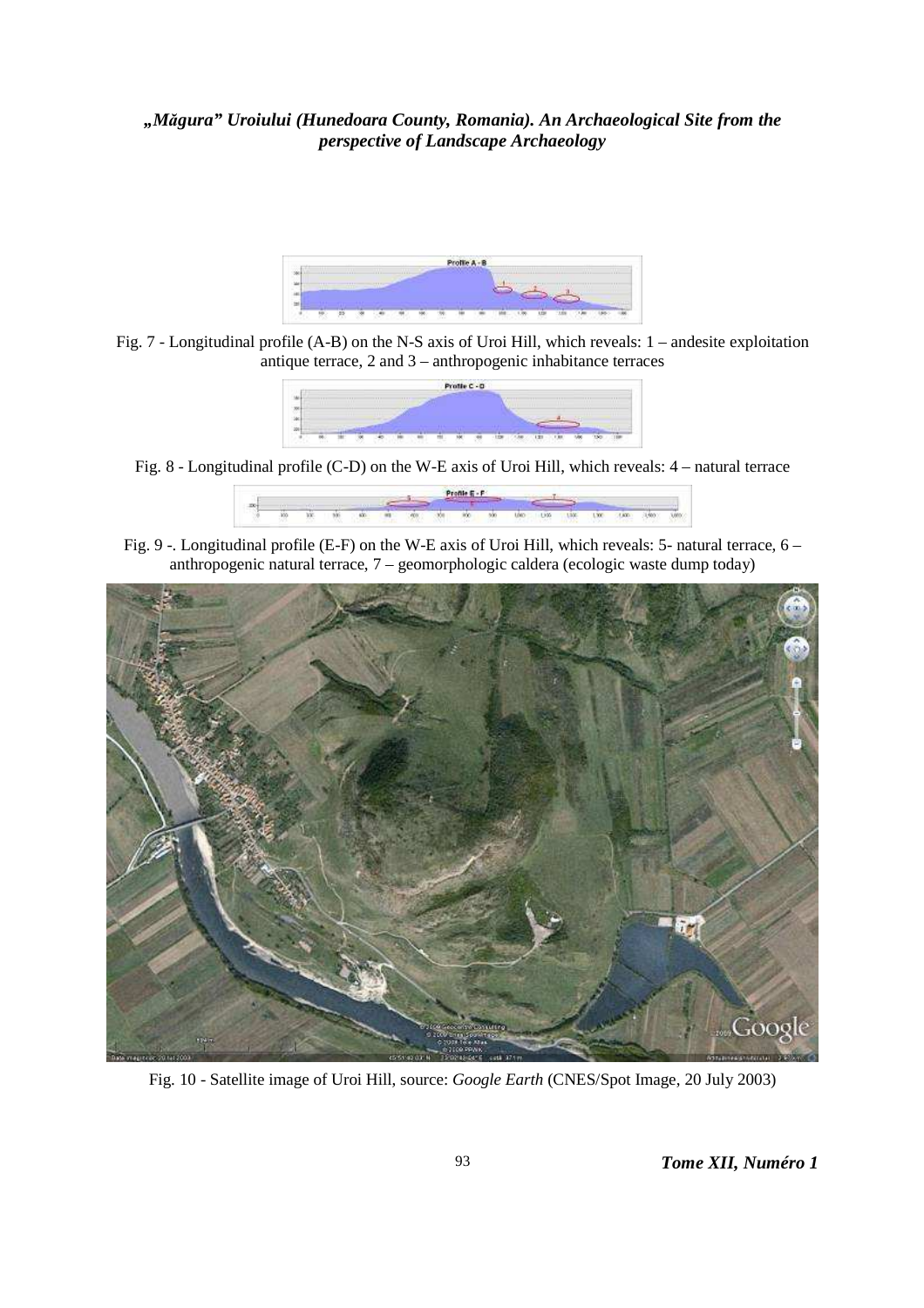

Fig. 11 - Orthophotogram of Uroi Hill, scale: 1:5000. Source: Romanian National Center of Geodesy, Cartography, Photogrammetry and Remote Sensing, August 2006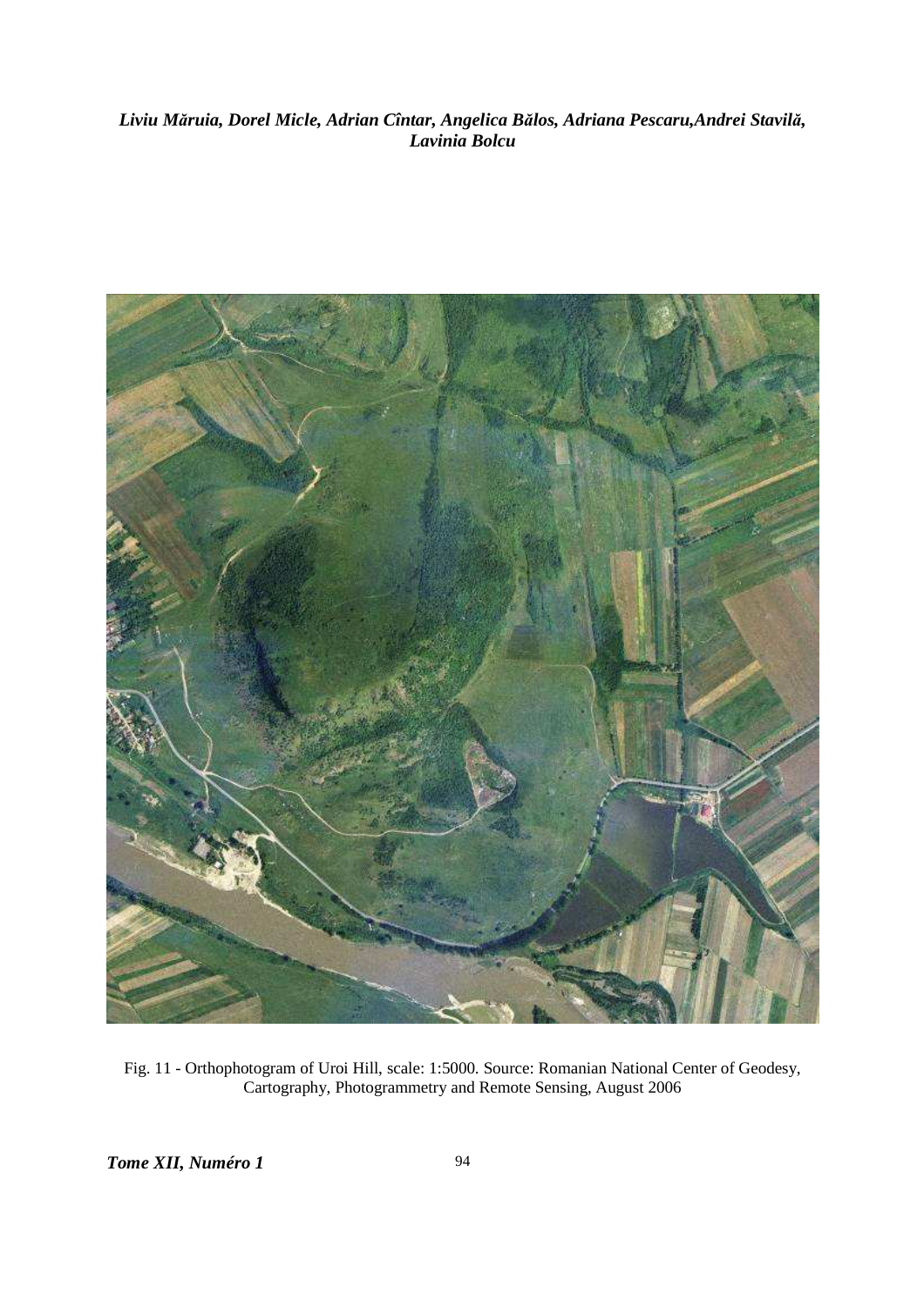# *"Măgura" Uroiului (Hunedoara County, Romania). An Archaeological Site from the perspective of Landscape Archaeology*



Fig. 12 - Sun exposition plan of Uroi Hill, which reveals the proper inhabitance areas (E and S-E sides), with natural illumination and heating